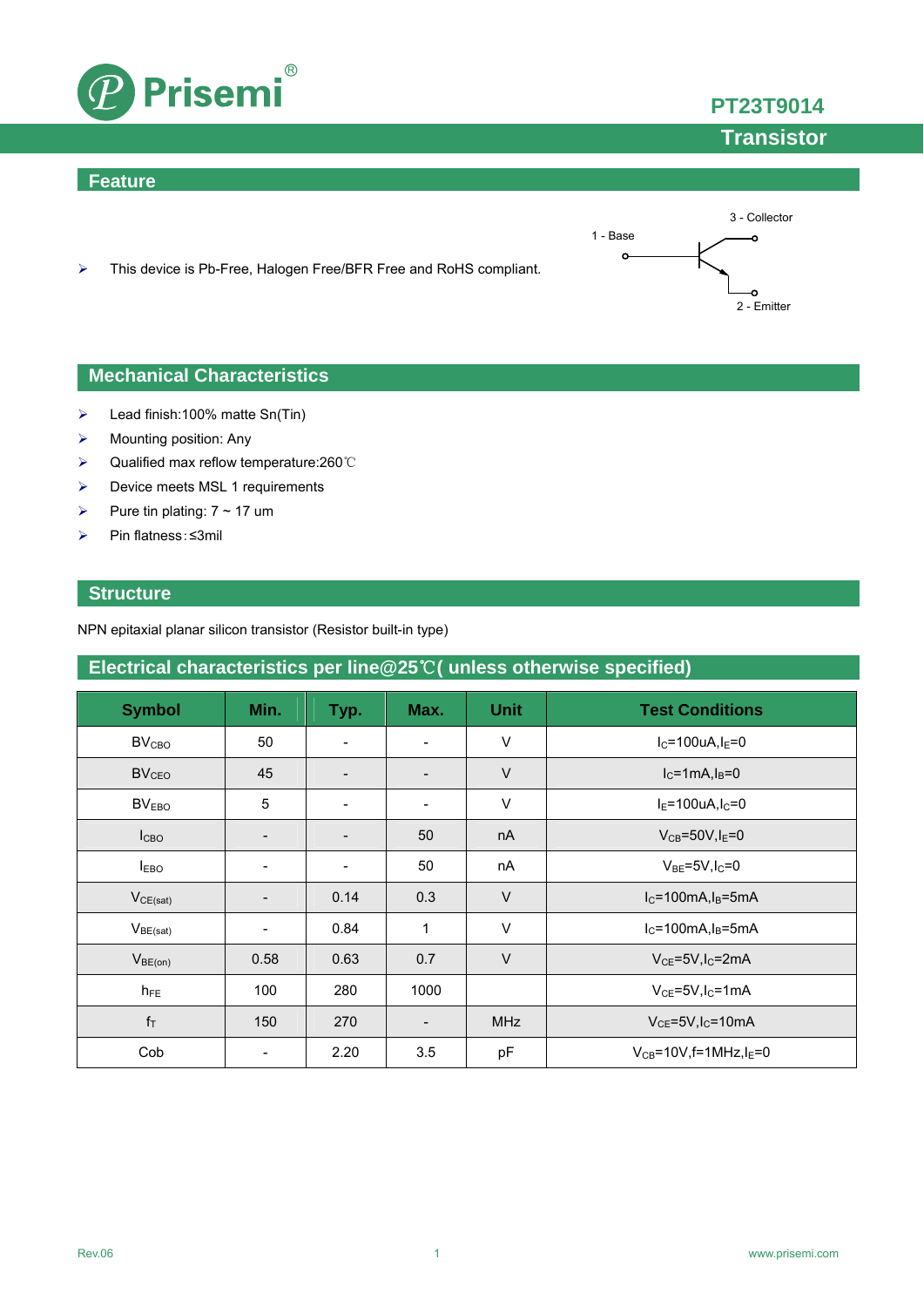## **Absolute maximum rating@25**℃

| <b>Parameter</b>                    | <b>Symbol</b>           | <b>Ratings</b> | <b>Units</b> |
|-------------------------------------|-------------------------|----------------|--------------|
| Junction Temperature                | $T_i$                   | $+150$         | $^{\circ}C$  |
| Storage Temperature                 | $T_{\text{stg}}$        | $-55$ ~+150    | $^{\circ}$ C |
| Collector to Base Voltage           | V <sub>CBO</sub>        | 50             | V            |
| <b>Collector to Emitter Voltage</b> | V <sub>CEO</sub>        | 45             | V            |
| Emitter to Base Voltage             | V <sub>EBO</sub>        | 5              | V            |
| <b>Collector Current</b>            | $\mathsf{I}_\mathsf{C}$ | 100            | mA           |
| <b>Total Power Dissipation</b>      | $P_D$                   | 450            | mW           |

### **Characteristics Curve**







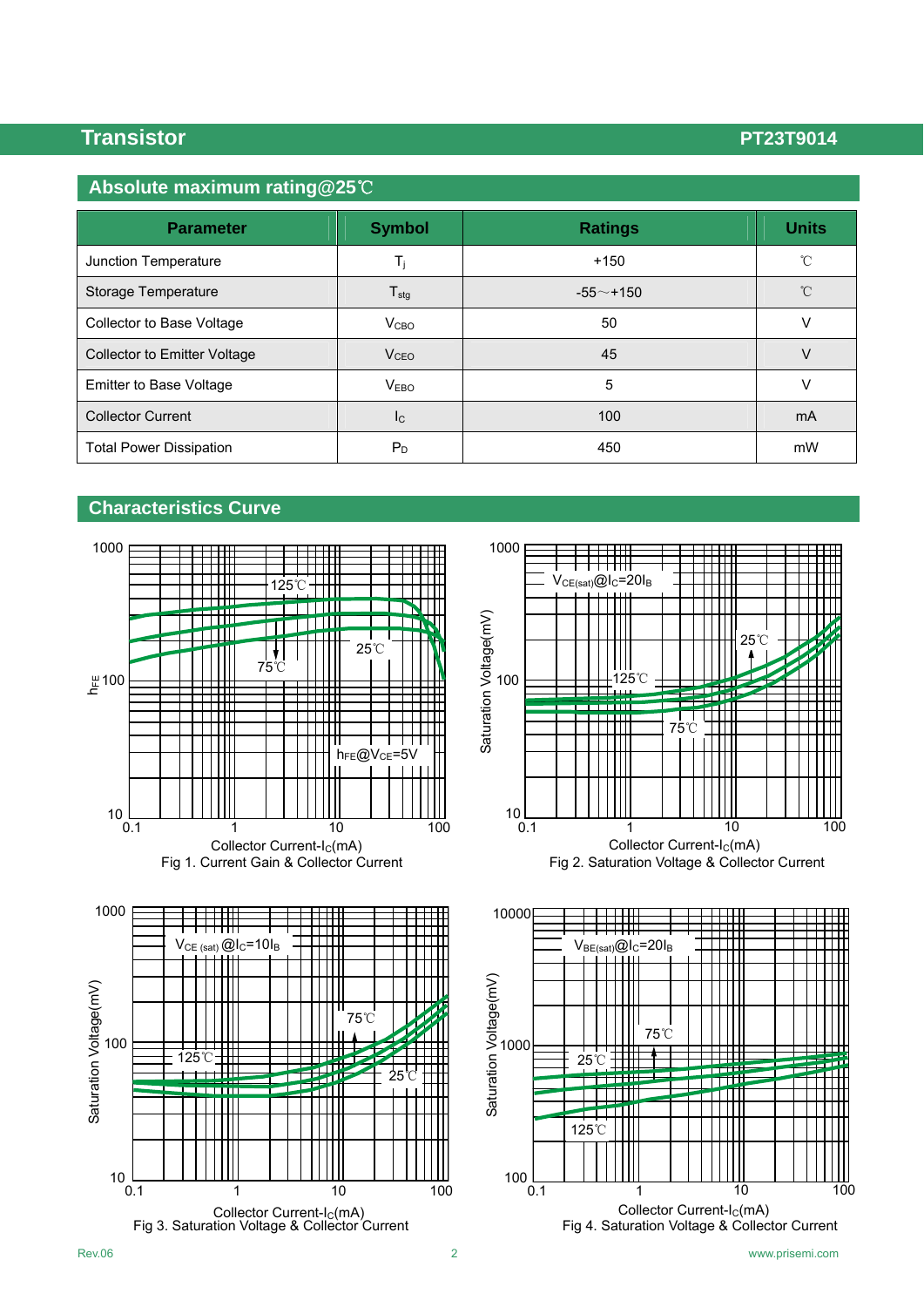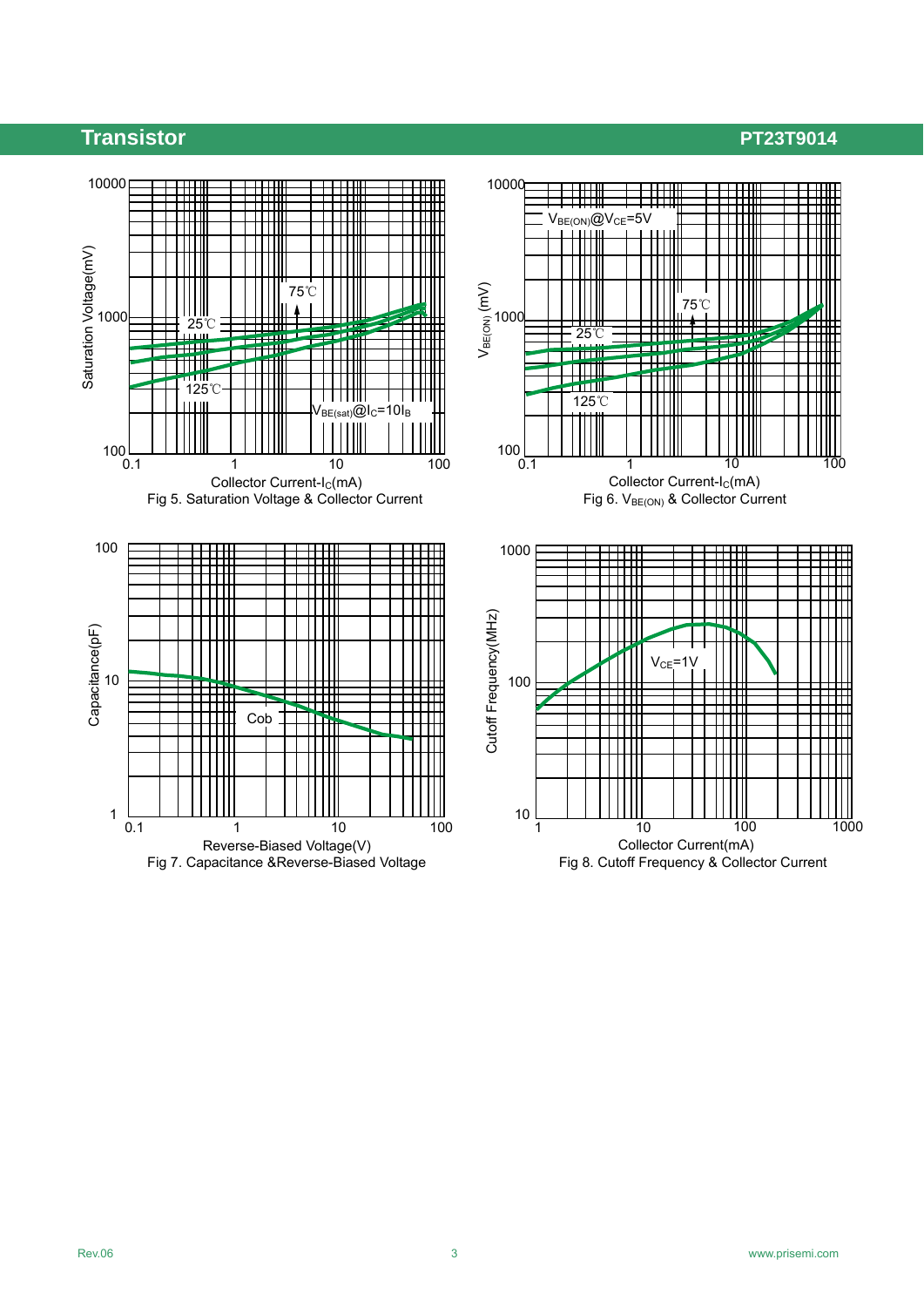### **Solder Reflow Recommendation**



Peak Temp=257℃, Ramp Rate=0.802deg. ℃/sec

## **Product dimension(SOT-23)**



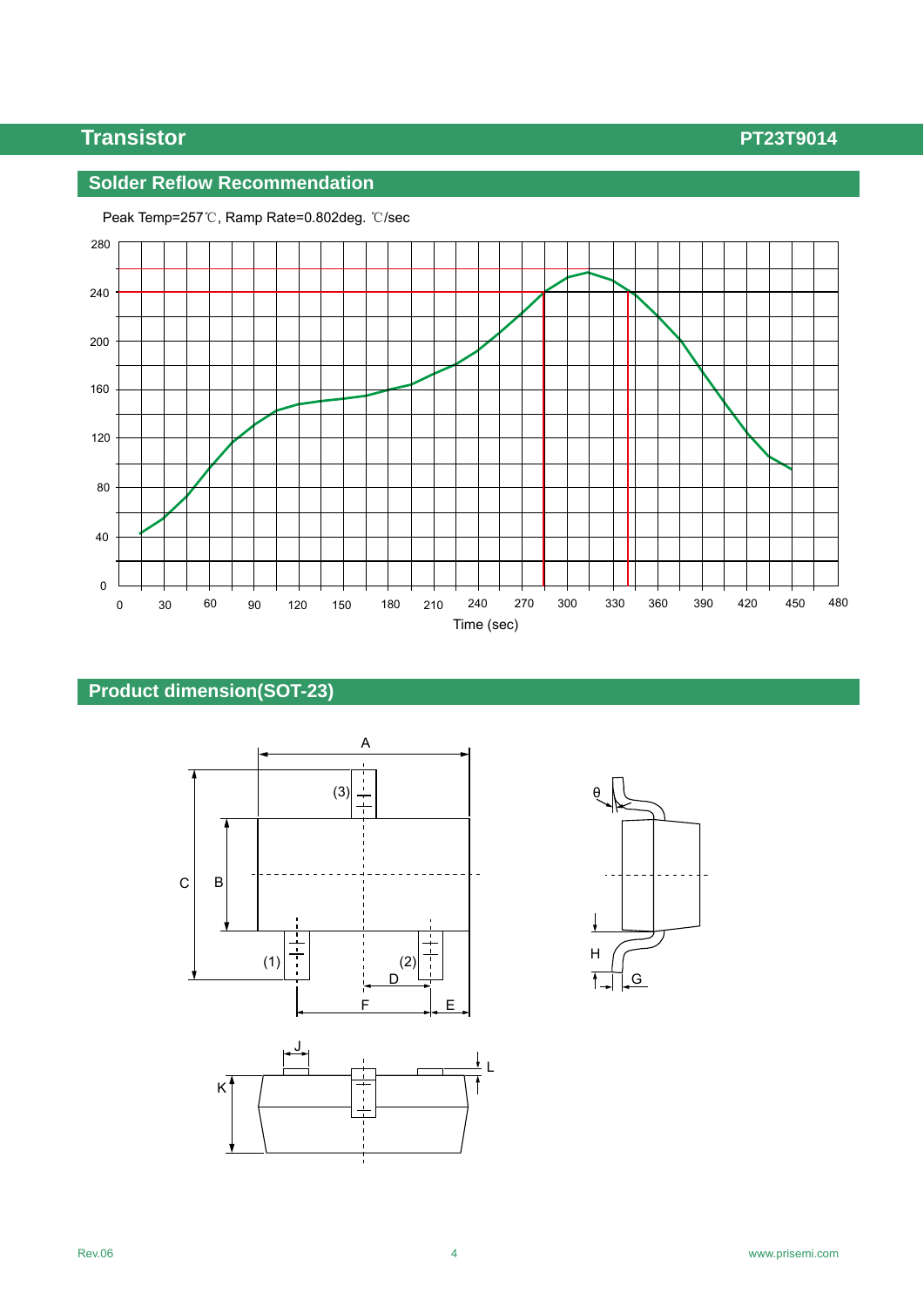|            |             | <b>Millimeters</b> | <b>Inches</b> |              |
|------------|-------------|--------------------|---------------|--------------|
| <b>Dim</b> | <b>MIN</b>  | <b>MAX</b>         | <b>MIN</b>    | <b>MAX</b>   |
| A          | 2.80        | 3.00               | 0.1102        | 0.1197       |
| B          | 1.20        | 1.40               | 0.0472        | 0.0551       |
| C          | 2.10        | 2.50               | 0.0830        | 0.0984       |
| D          | 0.89        | 1.02               | 0.0350        | 0.0401       |
| E          | 0.45        | 0.60               | 0.0177        | 0.0236       |
| F          | 1.78        | 2.04               | 0.0701        | 0.0807       |
| G          | 0.085       | 0.177              | 0.0034        | 0.0070       |
| H          | 0.45        | 0.60               | 0.0180        | 0.0236       |
| J          | 0.37        | 0.50               | 0.0150        | 0.0200       |
| K          | 0.89        | 1.11               | 0.0350        | 0.0440       |
| Г          | 0.013       | 0.100              | 0.0005        | 0.0040       |
| $\theta$   | $0^{\circ}$ | $10^{\circ}$       | $0^{\circ}$   | $10^{\circ}$ |



|     | <b>Millimeters</b> |            |  |  |
|-----|--------------------|------------|--|--|
| Dim | <b>MIN</b>         | <b>MAX</b> |  |  |
| a   |                    | 0.7        |  |  |
| b   |                    | 1.2        |  |  |
| c   |                    | 2.04       |  |  |
|     |                    | 2.2        |  |  |

# **Ordering information**

| <b>Device</b> | Package          | <b>Shipping</b>    |
|---------------|------------------|--------------------|
| PT23T9014     | SOT-23 (Pb-Free) | 3000 / Tape & Reel |